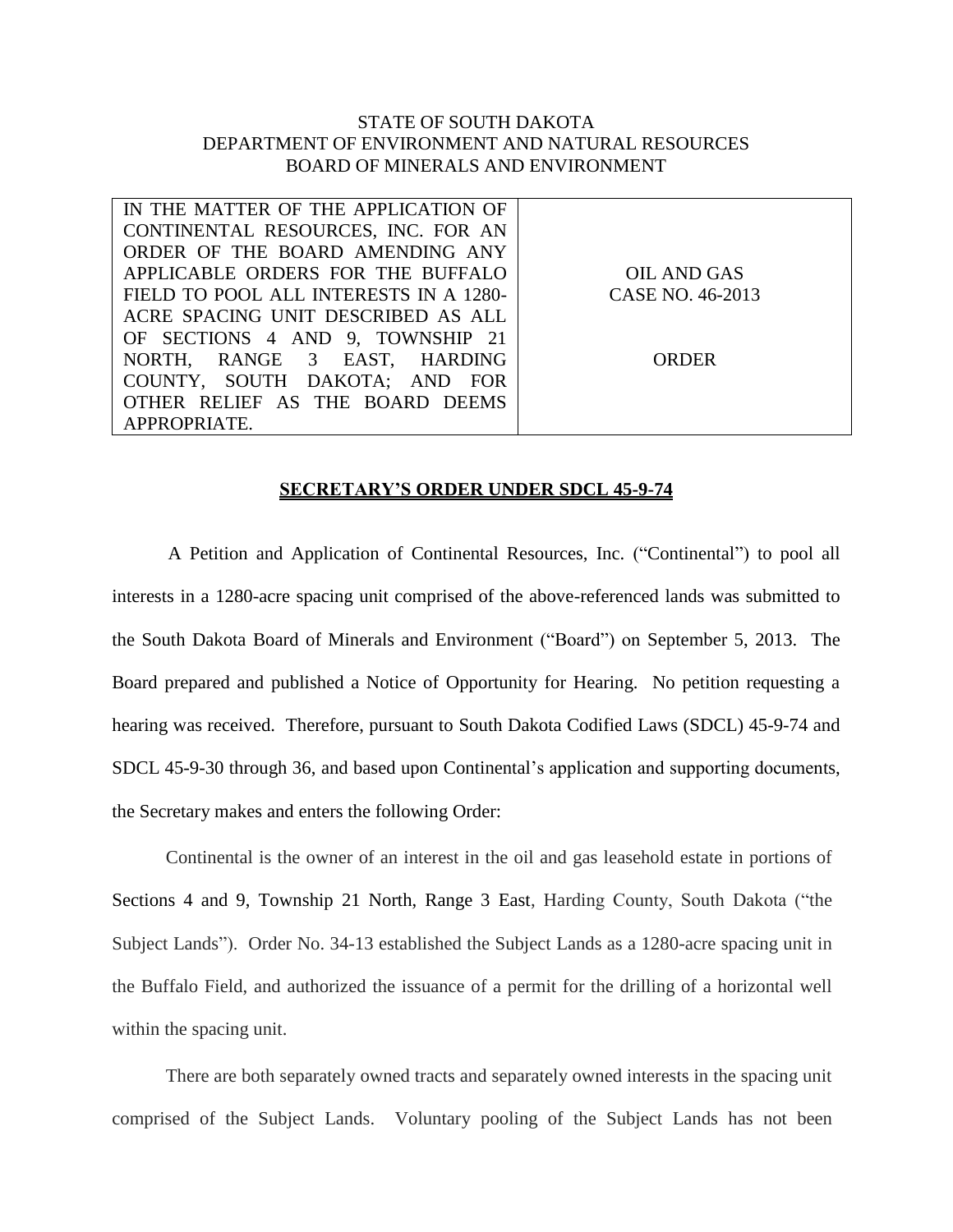accomplished.

Under the current case, Continental has requested that the Board pool all interests in the aforementioned spacing unit, and that the Board authorize Continental to drill, equip and operate the Dana 41-4H horizontal well within said spacing unit.

In Continental's opinion, pooling the Subject Lands will increase the ultimate recovery of the pool, prevent waste, prevent the drilling of unnecessary wells and protect correlative rights.

## **IT IS THEREFORE ORDERED**

A. Pooling of all interests in the 1280-acre spacing unit comprised of Sections 4 and 9, Township 21 North, Range 3 East, Harding County, South Dakota, is hereby granted for the Buffalo Field. Continental is hereby authorized to drill, equip and operate the Dana 41-4H well.

B. All expenses incurred in drilling, equipping and operating the Dana 41-4H well on the spacing unit, plus a reasonable charge for supervision and interest, and all production from the well, shall be allocated to the various tracts within the spacing unit on the basis of the ratio of the number of acres contained in each separately owned tract to the number of acres in the spacing unit.

C. Operations incident to the drilling of a well on any portion of the spacing unit shall be deemed for all purposes the conduct of such operation upon each separately owned tract in the spacing unit, and production allocated to each tract shall, when produced, be deemed for all purposes to have been produced from each tract by a well drilled thereon.

D. Any owner of mineral interests in the spacing unit may elect to participate in the risk and cost of the drilling and operation of the Dana 41-4H well at any time prior to completion of the well upon the basis of full participation or upon terms and conditions mutually agreeable to Continental and the mineral interest owner.

2